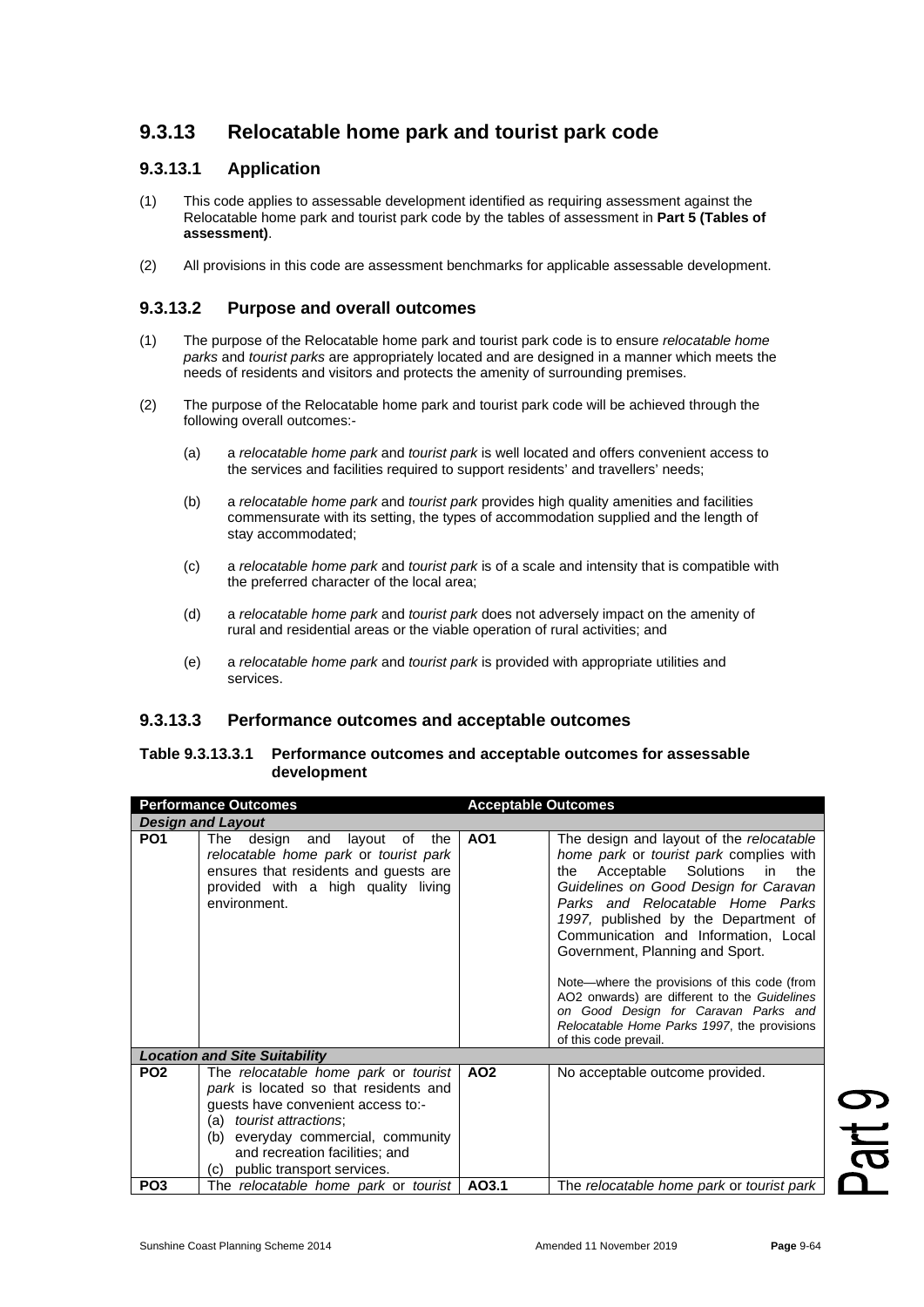| <b>Performance Outcomes</b> |                                                                                                                                                                                                                     | <b>Acceptable Outcomes</b> |                                                                                                                                                                                                                                                                                                                                                                                                                                                                              |               |
|-----------------------------|---------------------------------------------------------------------------------------------------------------------------------------------------------------------------------------------------------------------|----------------------------|------------------------------------------------------------------------------------------------------------------------------------------------------------------------------------------------------------------------------------------------------------------------------------------------------------------------------------------------------------------------------------------------------------------------------------------------------------------------------|---------------|
|                             | park is located on a site:-<br>(a) which has an area and dimensions<br>capable of accommodating a well-<br>designed and integrated facility;<br>and<br>(b) is reasonably accessible from the<br>major road network. |                            | site:-<br>(a) is at least 2 hectares in area in the<br>case of a caravan park or at least 4<br>hectares in area in the case of a<br>relocatable home park; and<br>(b) has a road frontage of at least 20<br>metres.                                                                                                                                                                                                                                                          |               |
|                             | <b>Residential Amenity and Landscapes</b>                                                                                                                                                                           | AO3.2                      | Roads to which the site has access:-<br>(a) have a minimum reserve width of 20<br>metres;<br>$(b)$ in<br>an<br>urban<br>fully<br>area,<br>are<br>constructed with kerb and channel<br>and bitumen paving for the full<br>frontage of the site;<br>(c) in a rural area, are constructed to an<br>acceptable all weather standard; and<br>(d) are capable of accommodating any<br>projected<br>in<br>traffic<br>increase<br>generated by the development.                      |               |
| PO <sub>4</sub>             | The relocatable home park or tourist<br>park does not impact on the amenity of<br>adjoining or nearby residential areas.                                                                                            | AO4.1                      | A 1.8 metre high solid screen fence is<br>provided for the full length of any property<br>boundary adjoining an existing residential<br>use or land included in a residential zone.                                                                                                                                                                                                                                                                                          |               |
|                             |                                                                                                                                                                                                                     | AO4.2                      | A 3 metre wide landscape strip is<br>provided to the front, side and rear<br>property boundaries of the site.                                                                                                                                                                                                                                                                                                                                                                |               |
|                             |                                                                                                                                                                                                                     | AO4.3                      | Pools and other potentially<br>noisy<br>activities or mechanical plant are not<br>located where they adjoin an existing<br>residential use.                                                                                                                                                                                                                                                                                                                                  |               |
|                             | <b>Privacy and Separation</b>                                                                                                                                                                                       |                            |                                                                                                                                                                                                                                                                                                                                                                                                                                                                              |               |
| PO <sub>5</sub>             | A reasonable level of privacy and<br>separation is available to all residents<br>within the relocatable home park or<br>tourist park.                                                                               | AO5.1                      | Individual relocatable home sites:-<br>(a) are at least 200m <sup>2</sup> in area;<br>(b) are setback at least 6 metres from<br>any external road frontage;<br>(c) have a minimum boundary width to<br>any internal accessway of 10 metres;<br>and<br>(d) are clearly delineated and separated<br>from adjoining sites by trees or<br>shrubs.                                                                                                                                |               |
|                             |                                                                                                                                                                                                                     | AO5.2                      | Relocatable homes are not sited within<br>1.5 metres of the side and rear<br>boundaries or within 3 metres of the front<br>boundary of the individual relocatable<br>home site.                                                                                                                                                                                                                                                                                              |               |
|                             |                                                                                                                                                                                                                     | AO5.3                      | Individual caravan, cabin and camp<br>sites:-<br>(a) are set back at least 12 metres from<br>any external road frontage and 5<br>metres from any other property<br>boundary;<br>(b) are sited such that no part of any<br>caravan or tent is within 3 metres of<br>any other caravan, tent, cabin or<br>building;<br>(c) have a frontage of at least 10 metres<br>to any internal accessway;<br>(d) are clearly delineated and separated<br>from adjoining sites by trees or | $\frac{1}{2}$ |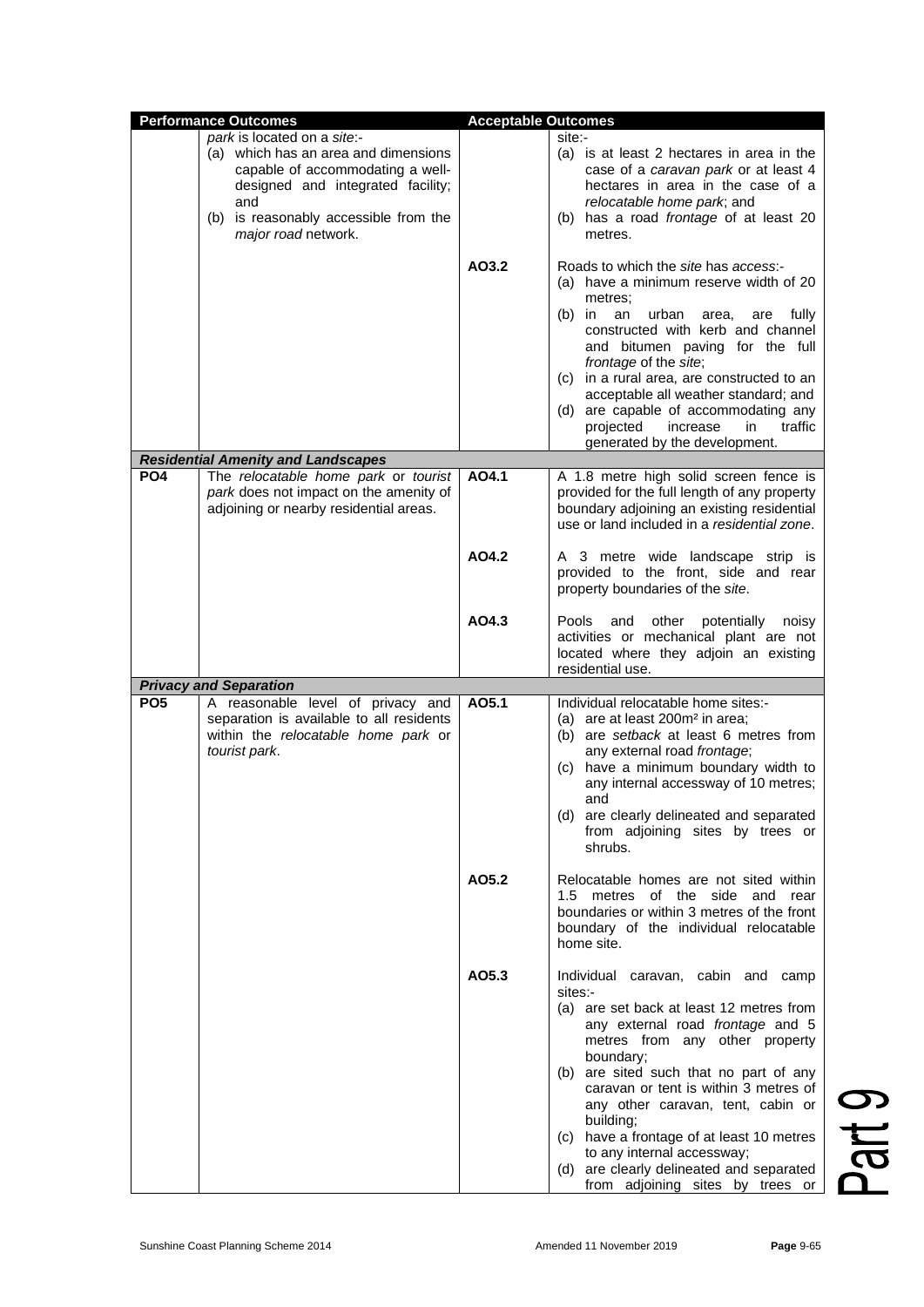| <b>Performance Outcomes</b><br><b>Acceptable Outcomes</b> |                                                                                                                                                                                                                                                                              |                 |                                                                                                                                                                                                                                                                                                                                                                                                                          |
|-----------------------------------------------------------|------------------------------------------------------------------------------------------------------------------------------------------------------------------------------------------------------------------------------------------------------------------------------|-----------------|--------------------------------------------------------------------------------------------------------------------------------------------------------------------------------------------------------------------------------------------------------------------------------------------------------------------------------------------------------------------------------------------------------------------------|
| PO <sub>6</sub>                                           | <b>Residential Density</b><br>The relocatable home park or tourist<br>park has a residential density that is<br>compatible with the preferred character<br>of the local area in which it is located.                                                                         | AO <sub>6</sub> | shrubs:<br>(e) contain a clear area of at least 2.5<br>metres by 2.5 metres for outdoor<br>space; and<br>ensure that no part of any caravan,<br>(f)<br>cabin or tent is within 2 metres of<br>any internal accessway.<br>The maximum site density for the<br>relocatable home park or tourist park<br>does not exceed 30 relocatable home or<br>caravan sites per hectare.<br>OR.<br>The total number of cabins within a |
|                                                           |                                                                                                                                                                                                                                                                              |                 | tourist park does not exceed 1 cabin for<br>every 3 caravan sites.                                                                                                                                                                                                                                                                                                                                                       |
|                                                           | <b>Recreational Open Space</b>                                                                                                                                                                                                                                               |                 |                                                                                                                                                                                                                                                                                                                                                                                                                          |
| PO <sub>7</sub>                                           | The relocatable home park or tourist<br>park provides recreational open space<br>that is:-<br>(a) provided to meet the needs of all<br>residents; and<br>(b) designed to promote resident                                                                                    | A07.1<br>A07.2  | A minimum of 20% of the total site area,<br>exclusive of landscape strips, is provided<br>as recreational open space.<br>A minimum of 50% of the required open<br>space area is provided in one area.                                                                                                                                                                                                                    |
|                                                           | safety through casual surveillance.                                                                                                                                                                                                                                          | AO7.3           | Recreational open space:-<br>(a) has a minimum dimension of 15<br>metres;<br>(b) contains one area at least $150m^2$ in<br>size;<br>(c) is independent of landscape strips<br>and clothes drying areas;<br>is located not more than 80 metres<br>(d)<br>from any caravan, tent or cabin site<br>or 150 metres from any relocatable<br>home site; and<br>includes<br>fenced<br>children's<br>a<br>(e)<br>playground.      |
|                                                           |                                                                                                                                                                                                                                                                              | AO7.4           | communal recreation<br>building<br>A<br>IS<br>provided for the use of residents.                                                                                                                                                                                                                                                                                                                                         |
|                                                           | <b>Site Access and Parking</b>                                                                                                                                                                                                                                               |                 |                                                                                                                                                                                                                                                                                                                                                                                                                          |
| PO <sub>8</sub>                                           | The design and management of<br>access, visitor parking and short term<br>standing arrangements:-<br>(a) facilitates the safe and convenient<br>use of the relocatable home park<br>or tourist park by residents and<br>visitors; and<br>(b) minimises the<br>demand<br>upon | AO8.1<br>AO8.2  | Excluding any emergency access points,<br>vehicle access is limited to 1 major<br>entry/exit point on 1 road frontage.<br>Visitor parking is located with direct<br>access to the entry driveway and is<br>located and sign-posted to encourage<br>visitor use.                                                                                                                                                          |
|                                                           | external roads and other public<br>spaces for car parking associated<br>with the use.                                                                                                                                                                                        | AO8.3           | For a tourist park, a short term standing<br>area with a minimum dimension of 4<br>metres by 20 metres is provided either as<br>a separate bay or as part of a one-way<br>entrance road.                                                                                                                                                                                                                                 |
|                                                           |                                                                                                                                                                                                                                                                              | AO8.4           | No caravan or relocatable home site has                                                                                                                                                                                                                                                                                                                                                                                  |
|                                                           | <b>Internal Access and Circulation</b>                                                                                                                                                                                                                                       |                 | direct access to a public road.                                                                                                                                                                                                                                                                                                                                                                                          |
| PO <sub>9</sub>                                           | design<br>and<br>management<br>The<br>οf                                                                                                                                                                                                                                     | AO <sub>9</sub> | The design of internal access roads and                                                                                                                                                                                                                                                                                                                                                                                  |
|                                                           | internal vehicle and pedestrian access,<br>parking and vehicle movement on the<br>site facilitates the safe and convenient                                                                                                                                                   |                 | footpaths and the location of visitor<br>with<br>parking<br>areas<br>complies<br>the<br>following:-                                                                                                                                                                                                                                                                                                                      |

Part 9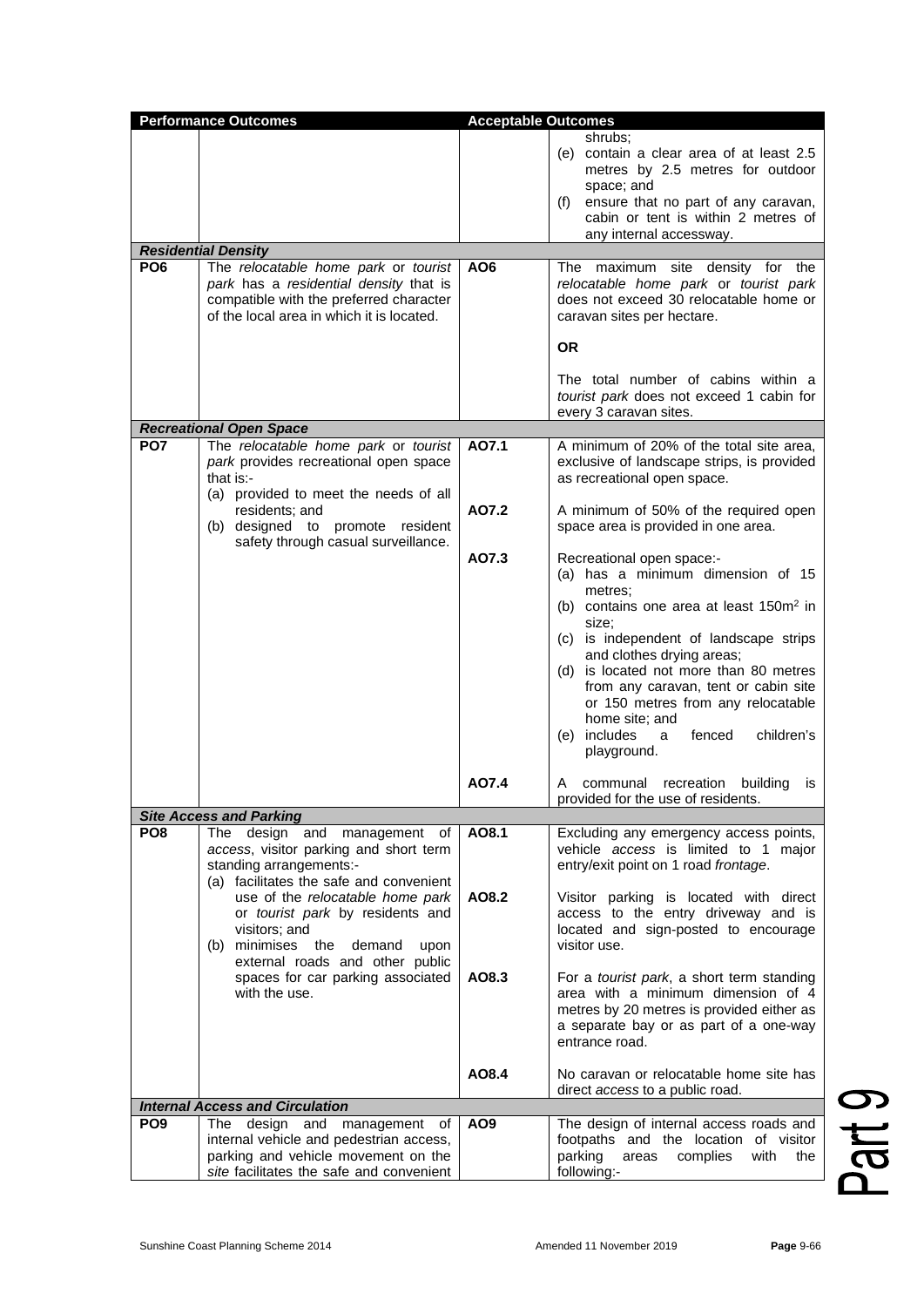|                                 | <b>Performance Outcomes</b>                                                                                                                                                                                                                                                    | <b>Acceptable Outcomes</b> |                                                                                                                                                                                                                                                                                                                                                                                                                                                                                                                                                                                                                                                                                                                                                                                                                                                                                                                                                                                                                                                                                                                                                                                                                                                                                 |
|---------------------------------|--------------------------------------------------------------------------------------------------------------------------------------------------------------------------------------------------------------------------------------------------------------------------------|----------------------------|---------------------------------------------------------------------------------------------------------------------------------------------------------------------------------------------------------------------------------------------------------------------------------------------------------------------------------------------------------------------------------------------------------------------------------------------------------------------------------------------------------------------------------------------------------------------------------------------------------------------------------------------------------------------------------------------------------------------------------------------------------------------------------------------------------------------------------------------------------------------------------------------------------------------------------------------------------------------------------------------------------------------------------------------------------------------------------------------------------------------------------------------------------------------------------------------------------------------------------------------------------------------------------|
|                                 | use of the relocatable home park or<br>tourist park.                                                                                                                                                                                                                           |                            | (a) vehicular access to each site is via<br>shared internal accessways which<br>designed to provide<br>safe,<br>are<br>convenient and efficient movement<br>of vehicles and pedestrians;<br>(b) accessways<br>designed<br>are<br>to<br>discourage vehicle speeds in excess<br>of 15km/hr;<br>(c) the accessway and footpath system<br>together provide adequate access<br>for service and emergency vehicles<br>to each site and connect sites with<br>amenities, recreational open space<br>and external roads;<br>internal accessways comply with the<br>(d)<br>following:<br>carriageway width is not less<br>(i)<br>than 6 metres for two way traffic<br>and not less than 4 metres for<br>one way traffic;<br>(ii) the verge width on both sides is<br>not less than 1.5 metres;<br>(iii) culs-de-sac have turning bays at<br>the end capable of allowing<br>conventional service trucks to<br>reverse direction with maximum<br>of two movements;<br>(iv) all internal roads are sealed to<br>the carriageway widths stated<br>above; and<br>internal<br>footpaths<br>(v)<br>are<br>a<br>minimum width of 1.2 metres<br>(internal<br>footpaths<br>may<br>be<br>within<br>accommodated<br>the<br>of<br>carriageway<br>internal<br>accessways serving 10 sites or<br>less). |
| <b>Amenities</b><br><b>PO10</b> | Caravan, tent and cabin sites are<br>provided with adequate access to<br>amenities for day-to-day living.                                                                                                                                                                      | AO10.1<br>AO10.2           | Except where private facilities<br>are<br>provided to each site, toilet, shower and<br>laundry amenities are located:-<br>(a) within 100 metres of every caravan,<br>tent or cabin site; and<br>(b) not closer than 6 metres to any<br>caravan, tent or cabin site.<br>Laundry and clothes drying facilities are                                                                                                                                                                                                                                                                                                                                                                                                                                                                                                                                                                                                                                                                                                                                                                                                                                                                                                                                                                |
|                                 |                                                                                                                                                                                                                                                                                |                            | provided for guests.                                                                                                                                                                                                                                                                                                                                                                                                                                                                                                                                                                                                                                                                                                                                                                                                                                                                                                                                                                                                                                                                                                                                                                                                                                                            |
|                                 | Additional requirements for a Relocatable Home Park For Retirement Housing                                                                                                                                                                                                     |                            |                                                                                                                                                                                                                                                                                                                                                                                                                                                                                                                                                                                                                                                                                                                                                                                                                                                                                                                                                                                                                                                                                                                                                                                                                                                                                 |
| <b>PO11</b>                     | <b>Location and Site Suitability</b><br>The relocatable home park is located                                                                                                                                                                                                   | A011                       | The relocatable home park is located on                                                                                                                                                                                                                                                                                                                                                                                                                                                                                                                                                                                                                                                                                                                                                                                                                                                                                                                                                                                                                                                                                                                                                                                                                                         |
|                                 | so that residents have convenient<br>access to:-<br>(a) everyday commercial facilities;<br>(b) community facilities and social<br>services; and<br>(c) regular public transport or facility<br>specific transport that provides a<br>comparable or better level of<br>service. |                            | a site within 400 metres walking distance<br>of an activity centre or a public transport<br>stop.<br><b>OR</b><br>Where a relocatable home park is not<br>located close to an activity centre or a<br>public<br>transport<br>stop,<br>regular,<br>a<br>and affordable<br>convenient<br>transport<br>service is provided for residents of the                                                                                                                                                                                                                                                                                                                                                                                                                                                                                                                                                                                                                                                                                                                                                                                                                                                                                                                                    |
|                                 |                                                                                                                                                                                                                                                                                |                            | relocatable home park to the nearest<br>activity centre<br>public<br>or<br>transport<br>connection.                                                                                                                                                                                                                                                                                                                                                                                                                                                                                                                                                                                                                                                                                                                                                                                                                                                                                                                                                                                                                                                                                                                                                                             |